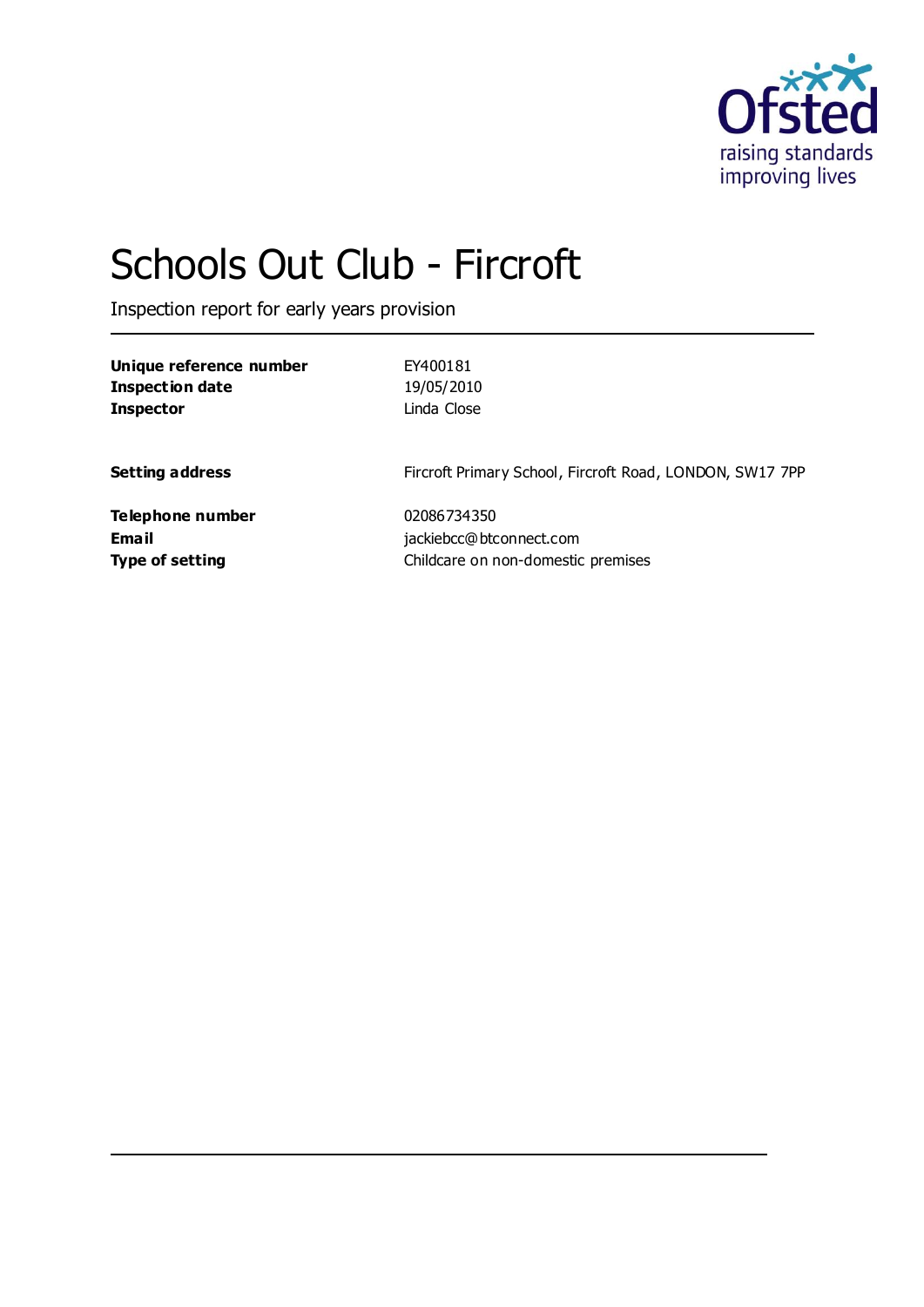The Office for Standards in Education, Children's Services and Skills (Ofsted) regulates and inspects to achieve excellence in the care of children and young people, and in education and skills for learners of all ages. It regulates and inspects childcare and children's social care, and inspects the Children and Family Court Advisory Support Service (Cafcass), schools, colleges, initial teacher training, work-based learning and skills training, adult and community learning, and education and training in prisons and other secure establishments. It rates council children's services, and inspects services for looked after children, safeguarding and child protection.

If you would like a copy of this document in a different format, such as large print or Braille, please telephone 0300 123 1231, or email enquiries@ofsted.gov.uk.

You may copy all or parts of this document for non-commercial educational purposes, as long as you give details of the source and date of publication and do not alter the information in any way.

Royal Exchange Buildings St Ann's Square Manchester M2 7LA

T: 0300 123 1231 Textphone: 0161 618 8524 E: enquiries@ofsted.gov.uk W: [www.ofsted.gov.uk](http://www.ofsted.gov.uk/)

© Crown copyright 2009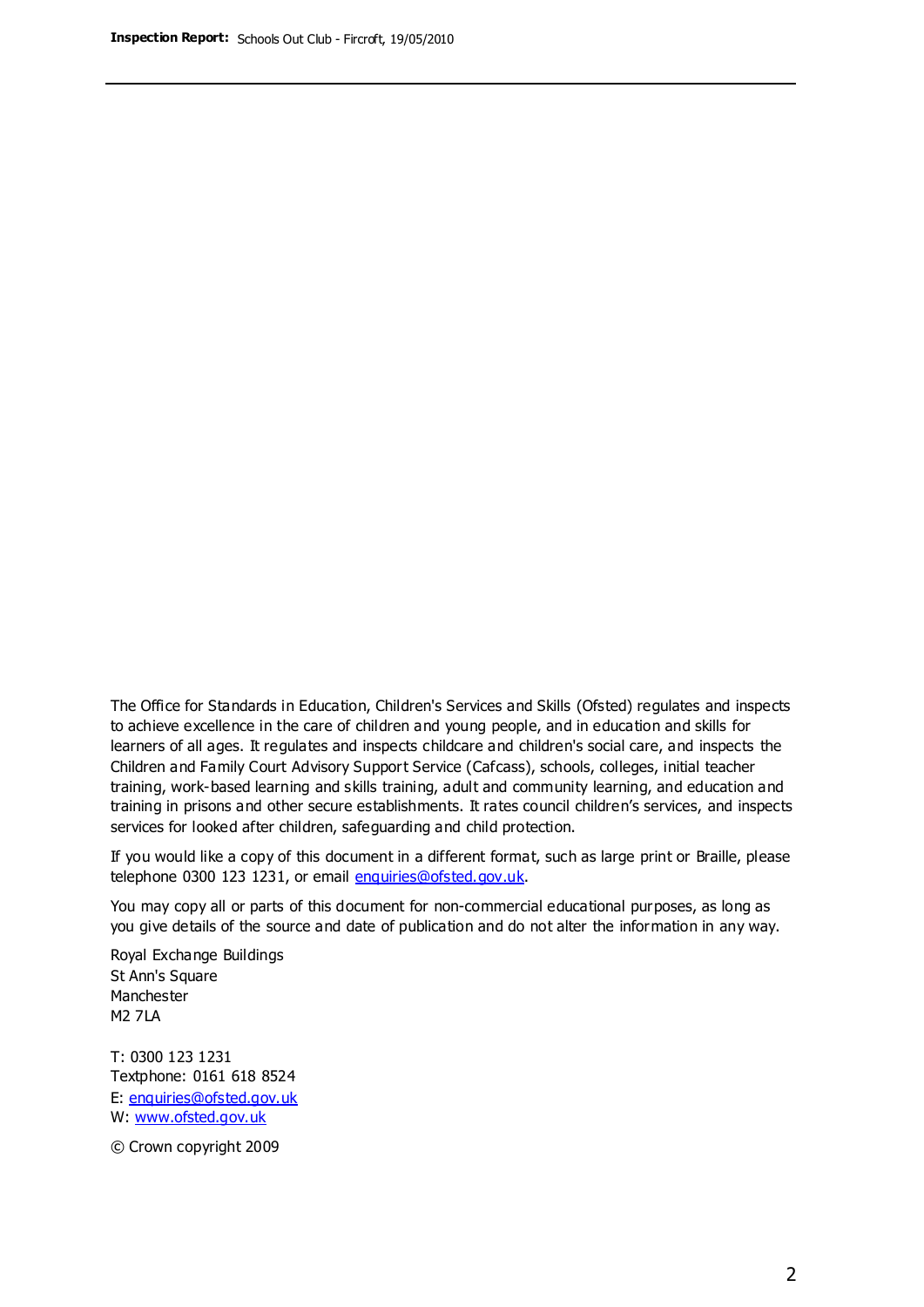## **Introduction**

This inspection was carried out by Ofsted under Sections 49 and 50 of the Childcare Act 2006 on the quality and standards of the registered early years provision. 'Early years provision' refers to provision regulated by Ofsted for children from birth to 31 August following their fifth birthday (the early years age group). The registered person must ensure that this provision complies with the statutory framework for children's learning, development and welfare, known as the *Early* Years Foundation Stage.

The provider must provide a copy of this report to all parents with children at the setting where reasonably practicable. The provider must provide a copy of the report to any other person who asks for one, but may charge a fee for this service (The Childcare (Inspection) Regulations 2008 regulations 9 and 10).

Children only attend this setting before and/or after the school day and/or during the school holidays. The judgements in this report reflect the quality of early years provision offered to children during those periods.

The setting also makes provision for children older than the early years age group which is registered on the voluntary and/or compulsory part(s) of the Childcare Register. This report does not include an evaluation of that provision, but a comment about compliance with the requirements of the Childcare Register is included in Annex B.

Please see our website for more information about each childcare provider. We publish inspection reports, conditions of registration and details of complaints we receive where we or the provider take action to meet the requirements of registration.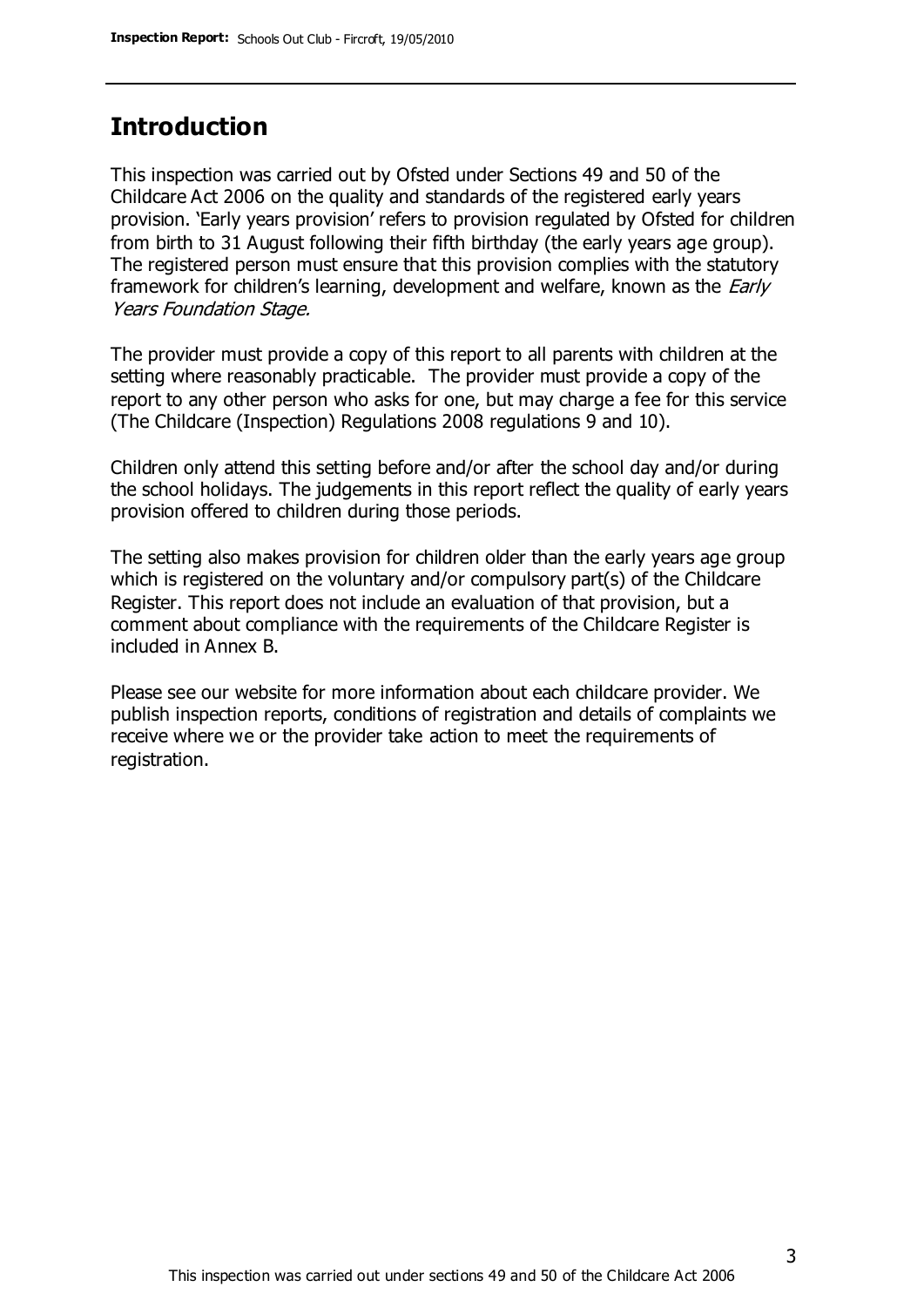# **Description of the setting**

Schools Out Club - Fircroft was registered in January 2010. It is owned and run by the Balham Community Centre which has other settings within the Wandsworth area. The club is located in Fircroft Primary School in Tooting in the London Borough of Wandsworth and provision is predominantly for the children who attend the school. The main school hall is used for both quiet and active play. There are two secure playgrounds for outdoor play. The club operates every weekday from 3.30pm to 6.30pm during term time only and there is a breakfast club which is available from 7.30am to 9.00am. The club is registered on the Early Years Register and both parts of the Childcare Register to accommodate a maximum number of 40 children, none of whom may be under three years old. There are currently 37 children on roll and five of these are in the early years age group. Children attend for a variety of sessions.

## **The overall effectiveness of the early years provision**

Overall the quality of the provision is good.

Children in the early years age group enjoy playing together in the relaxed atmosphere of the after school club. They make good progress because the staff provide a worthwhile range of activities that appeals to them. Staff have established good working relationships with parents and carers and this helps them to meet the individual needs of the children. The manager evaluates the setting's service to children effectively in most respects. She is enthusiastic and fully committed to the ongoing development of the club.

## **What steps need to be taken to improve provision further?**

To further improve the early years provision the registered person should:

- ensure that the multi cultural celebrations reflect the culture background of every child who attends
- show clearer links in the planning of activities for children in the early years age range to the next steps for learning that the staff have already identified through their observations
- review children's completed registration forms ensuring that relevant permissions have been given or refused by every parent or carer.

# **The effectiveness of leadership and management of the early years provision**

The manager ensures that staff are aware of the setting's safeguarding policy and procedure. They know that they must share any concerns about the children's welfare with her without delay. The setting has a prominently placed notice board for parents and carers and important information about safeguarding is displayed. Further safeguarding training for the staff team is due to take place in the near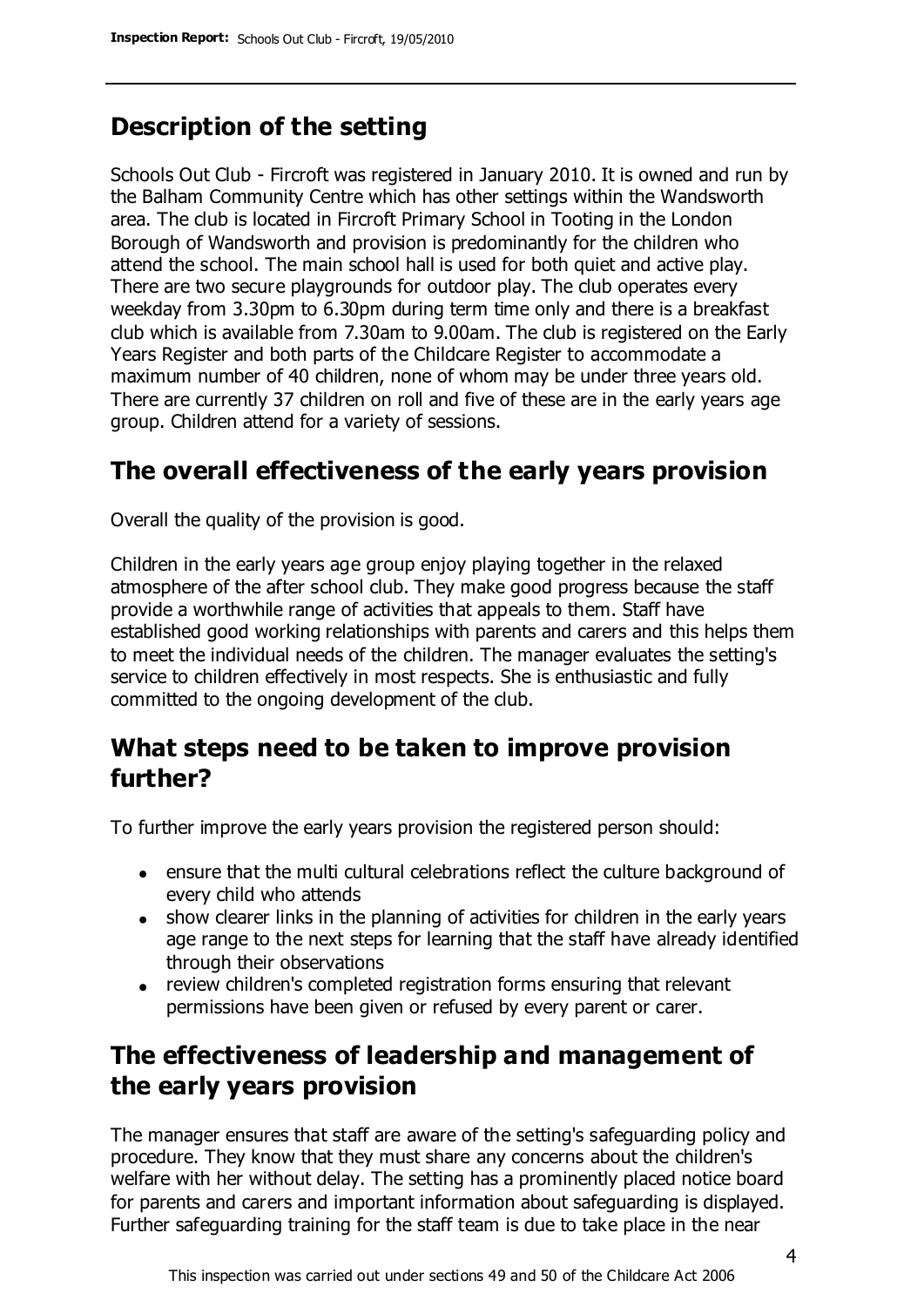future to refresh and consolidate their knowledge and understanding of how to keep children safe.

The manager evaluates the resources, the activities, the menu and the organisation of the setting and she takes steps to ensure ongoing improvement. She has given parents and carers a questionnaire recently and they responded favourably. Parents say that the club is an asset to the school and a great help when they have work commitments. They say that their children are safe and well looked after before school and after school. The manager arranges training courses for her staff and she encourages them to pursue their professional development. The manager has discussed observation and assessment with school staff and she is currently making notes on a form provided by the school. She notes areas where children may be struggling but as yet her notes are not clearly linked to activity planning.

Staff are deployed with care so that the children are supported as they play and so that they are safe. A rota is displayed so that staff know who is responsible for adult led activities, who will prepare and serve the children's food and who will supervise outdoor games. Staff take turns to stand by the exit so that children cannot stray or go with anyone not known to the setting at the end of the session.

The club has a good range of toys and resources, all of which are in good condition. There are books, pictures and posters which reflect a wide range of people. Staff arrange events to celebrate children's birthdays and they plan and provide some multi-cultural activities. The activities are appropriate but as yet the range does not reflect the background of all of the children who attend.

None of the children who currently attend are experiencing learning difficulties. However, the staff liase with school teachers and they talk about children's progress informally with parents and carers. They are ready to work with outside agencies to help the children progress if there is a need.

Staff maintain attendance records and the required records of accident and medication. Parents and carers sign agreements and they give staff all of the necessary information about diet and health that they need to care for the children well. Forms giving permission for items such as photographs are included in most of the children's files although not all of them have been signed or completed correctly.

## **The quality and standards of the early years provision and outcomes for children**

Children say that they like coming to the after school club. They evidently enjoy the food and their body language shows that they are comfortable with the staff. They show that they feel safe in the way that they go to the staff if they need their help or to enlist their support if they are having a disagreement with another child. Staff are good role models and they manage children's behaviour confidently. They are firm but not unkind and the children respond to them well. A short time out for children to think about the consequences of actions such as running indoors,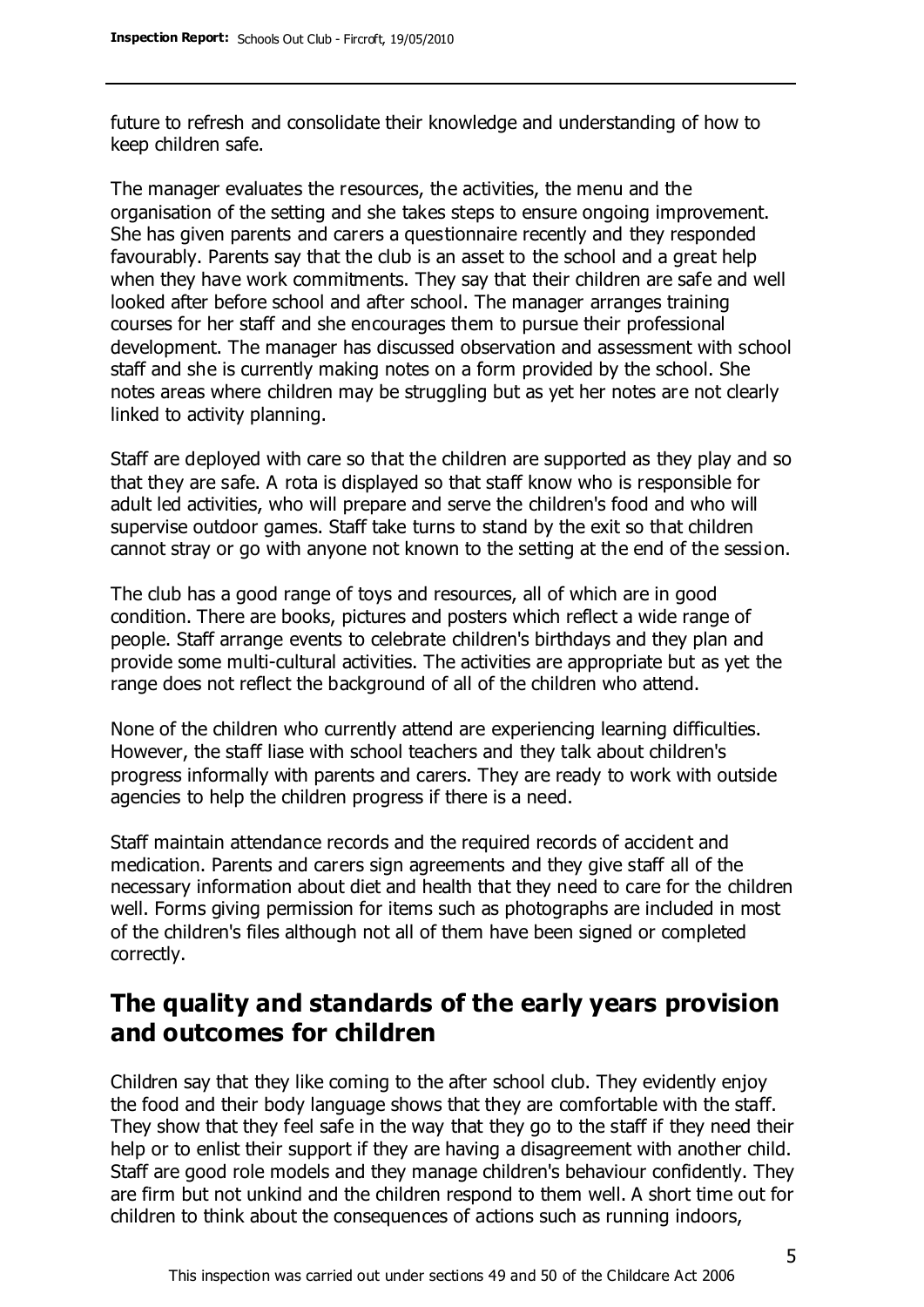followed by a discussion with a member of staff, is sufficient to keep the children on track. They talk about the rules of the club with the staff so that they understand what is expected of them. The children are content and well behaved.

Staff ensure that the children have easy access to drinks and their tea meal is eaten at clean tables. The menu is changed periodically to provide variety and the selection of food is tasty and healthy. Staff are careful to give children food that meets their individual dietary needs and a list is displayed near the tea table to serve as a reminder. Children are reminded to wash their hands before coming to the table. Staff check the toilet areas on an hourly basis to ensure good standards of cleanliness for the children. Energetic ball games and play on wheeled toys is actively encouraged and the children make very good use of the exciting range of climbing apparatus in the playground.

Children are learning about making a contribution to society through taking part in fundraising activities. They have supported a car boot sale to raise funds for the school and they are currently drawing up designs for t-shirts for a fun run. Children have easy access to paints and an easel and they paint pictures according to their own ideas. They can choose to draw and write at a mark making table which is well resourced. Children can select freely from construction play, small world play, table top games, puzzles, books and card games and they play happily with older friends.

The weekly cookery lesson is a great favourite and they make cakes together in an adult led group. They learn about numbers, weights and measures within this activity. Staff talk with the children throughout the session and in this way they develop the children's communication skills. Children enjoy talking about their day in school and giving news from home. The organisation and the activities at the after school club help to develop children's social skills.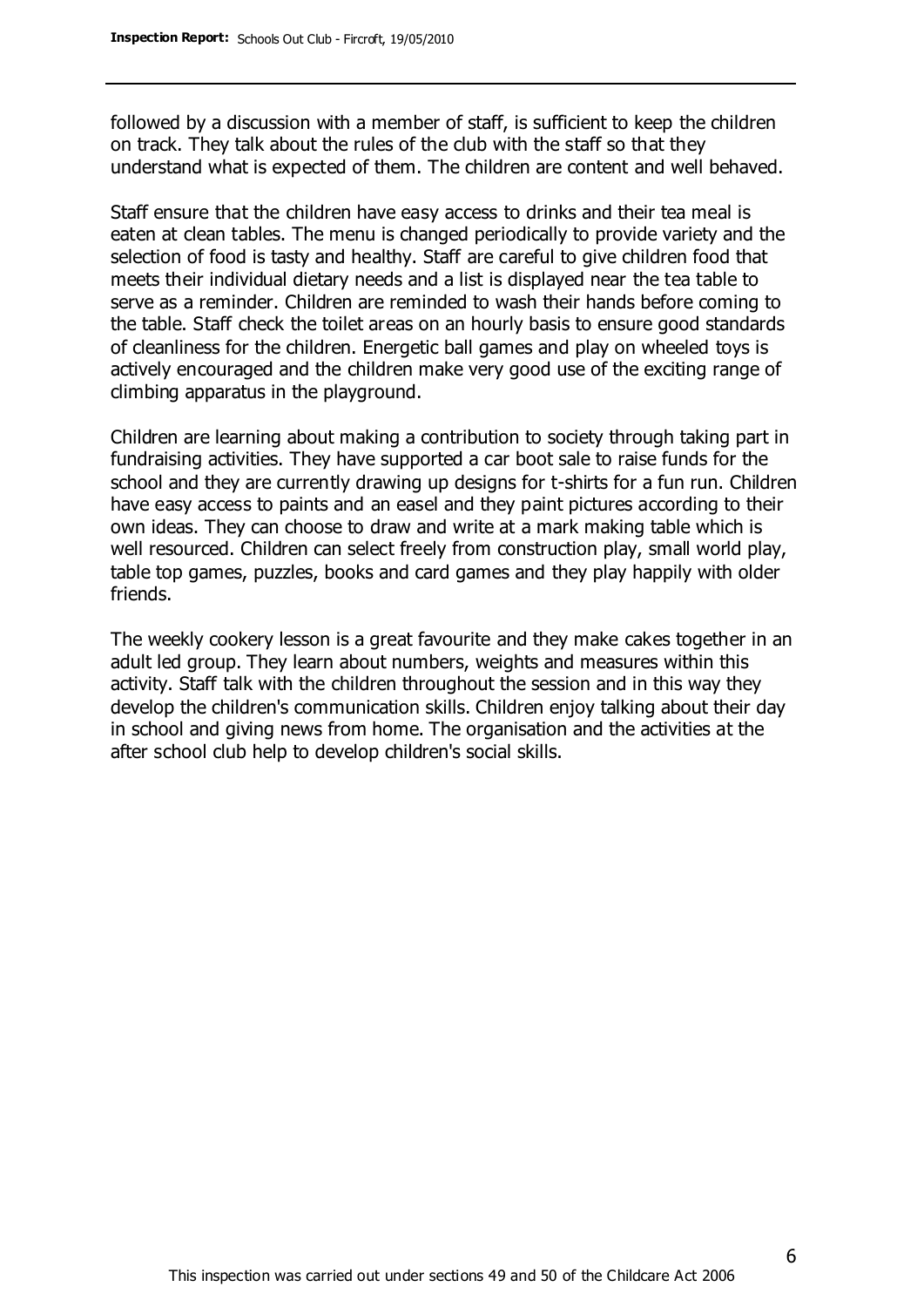# **Annex A: record of inspection judgements**

#### **The key inspection judgements and what they mean**

Grade 1 is Outstanding: this aspect of the provision is of exceptionally high quality Grade 2 is Good: this aspect of the provision is strong Grade 3 is Satisfactory: this aspect of the provision is sound Grade 4 is Inadequate: this aspect of the provision is not good enough

#### **The overall effectiveness of the early years provision**

| How well does the setting meet the needs of the      |  |
|------------------------------------------------------|--|
| children in the Early Years Foundation Stage?        |  |
| The capacity of the provision to maintain continuous |  |
| improvement                                          |  |

#### **The effectiveness of leadership and management of the early years provision**

| How effectively is the Early Years Foundation Stage led                                         |   |
|-------------------------------------------------------------------------------------------------|---|
| and managed?                                                                                    |   |
| The effectiveness of leadership and management in embedding<br>ambition and driving improvement |   |
| The effectiveness with which the setting deploys resources                                      |   |
| The effectiveness with which the setting promotes equality and                                  |   |
| diversity                                                                                       |   |
| The effectiveness of safeguarding                                                               | フ |
| The effectiveness of the setting's self-evaluation, including the                               |   |
| steps taken to promote improvement                                                              |   |
| The effectiveness of partnerships                                                               |   |
| The effectiveness of the setting's engagement with parents and                                  |   |
| carers                                                                                          |   |

### **The quality of the provision in the Early Years Foundation Stage**

The quality of the provision in the Early Years Foundation Stage  $\vert$  2

## **Outcomes for children in the Early Years Foundation Stage**

| <b>Outcomes for children in the Early Years Foundation</b>    |  |
|---------------------------------------------------------------|--|
| <b>Stage</b>                                                  |  |
| The extent to which children achieve and enjoy their learning |  |
| The extent to which children feel safe                        |  |
| The extent to which children adopt healthy lifestyles         |  |
| The extent to which children make a positive contribution     |  |
| The extent to which children develop skills for the future    |  |

Any complaints about the inspection or report should be made following the procedures set out in the guidance available from Ofsted's website: www.ofsted.gov.uk